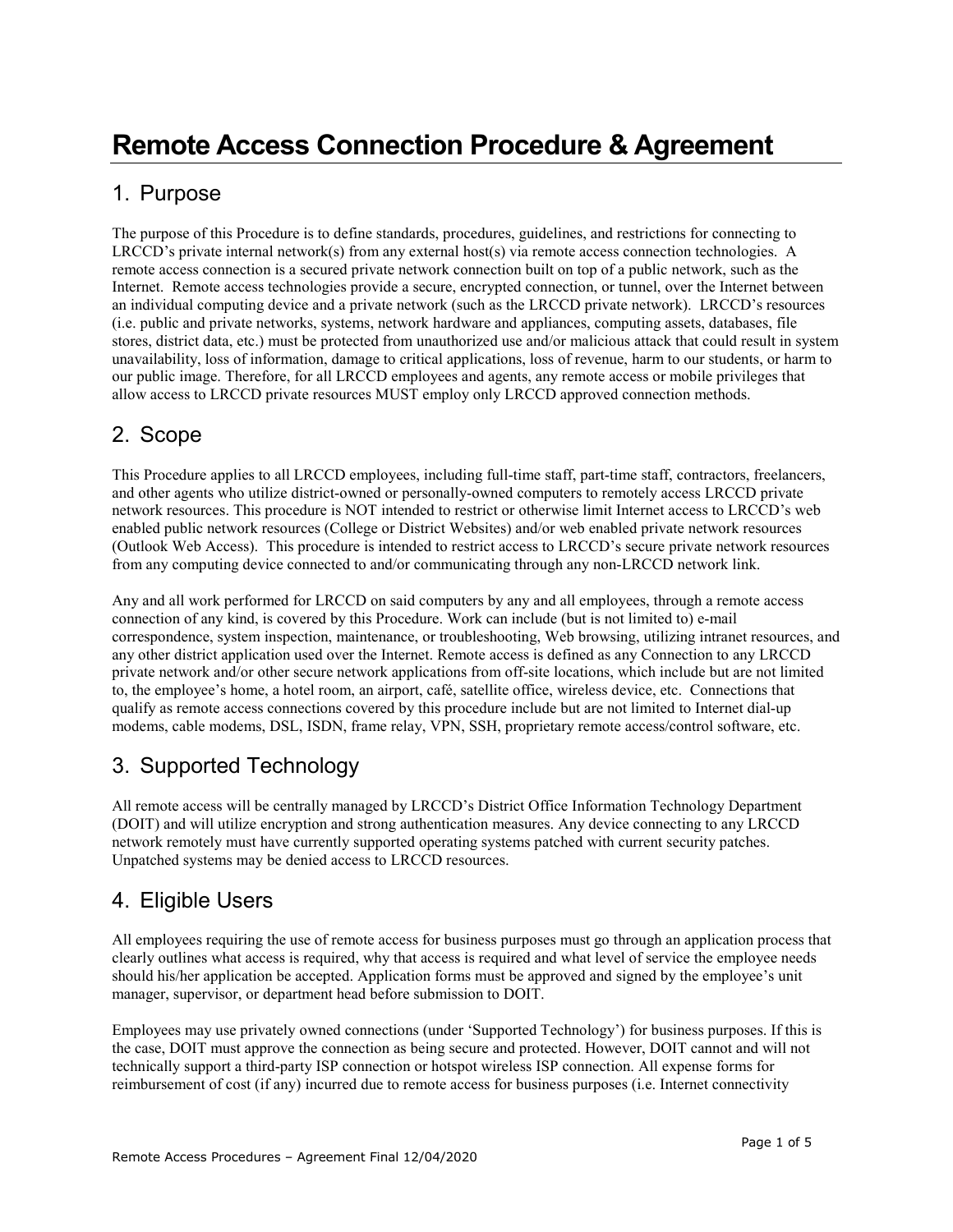charges) must be submitted to the appropriate unit or department head. Financial reimbursement of costs associated with employee use of remote access technologies is not the responsibility of DOIT.

#### 5. Regulation and Appropriate Use

It is the responsibility of any employee of LRCCD with remote access privileges to ensure that their remote access connection remains secure. It is imperative that any remote access connection used to conduct LRCCD business be utilized appropriately, responsibly, and ethically. Therefore, the following rules must be observed:

- 1. General access to the Internet by remote users through LRCCD's network is permitted. However, both the employee and his/her family members using the Internet for recreational purposes through district networks are not to violate any of LRCCD's Computer Use Policies or Regulations (See Section 7. Below - P8871 and R8871).
- 2. Employees will use secure remote access procedures. This will be enforced through public/private key encrypted strong passwords in accordance with LRCCD's password Regulation (R8871). Employees agree to never disclose their passwords to anyone, particularly to family members if business work is conducted from home.
- 3. All remote computer equipment and devices used for business interests, whether personally-owned or district-owned, must display reasonable physical security measures and use currently supported software with up to date patch levels. Computers will also have active antivirus software installed and updated with current antivirus definitions.
- 4. Remote users using public hotspots for wireless Internet access must employ for their devices a districtapproved personal firewall, VPN, and any other security measure deemed necessary by DOIT. VPNs supplied by the wireless service provider may also be used, but only in conjunction with LRCCD's additional security measures.
	- Hotspot and remote users must disable or disconnect wireless cards when not in use in order to mitigate attacks by hackers, wardrivers, and eavesdroppers.
	- Users must apply new passwords every business/personal trip where district data is being utilized over a hotspot wireless service, or when a district device is used for personal Web browsing.
- 5. Any remote connection that is configured to access LRCCD resources must adhere to the authentication requirements of DOIT. In addition, all hardware security configurations (personal or district-owned) must be approved by DOIT.
- 6. Employees, contractors, and temporary staff will make no modifications of any kind to the remote access connection or install any remote control or file-sharing software without the express approval of DOIT. This includes, but is not limited to, split tunneling, dual homing, non-standard hardware or security configurations, etc.
- 7. Employees, contractors, and temporary staff with remote access privileges must ensure that their computers are not connected to any other network while connected to LRCCD's network via remote access, with the obvious exception of Internet connectivity.
- 8. In order to avoid confusing official district business with personal communications, employees, contractors, and temporary staff with remote access privileges must never use non-district e-mail accounts (e.g. Hotmail, Yahoo, etc.) to conduct LRCCD business without prior approval from DOIT.
- 9. No employee is to use Internet access through district networks via remote connection for any purpose that is inconsistent with district policies and regulations (See Section 7. Below), that violates any state or federal law, or that results in any form of obscene behavior or harassment of any kind.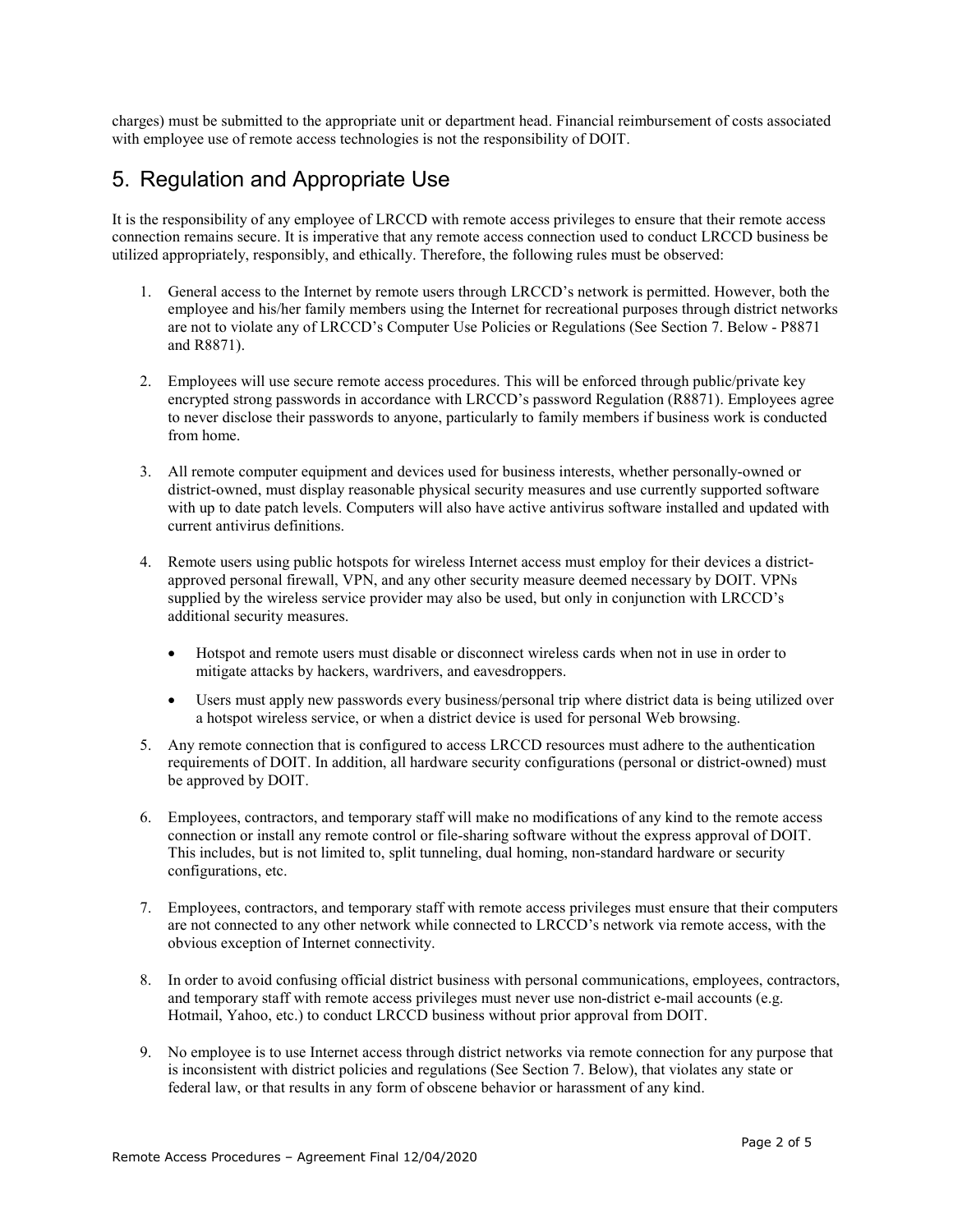- 10. All remote access connections must include a "time-out" system. In accordance with LRCCD's security policies, remote access sessions will time out after [30] minutes of inactivity, and will terminate after [8] hours of continuous connection as appropriate. Both time-outs will require the user to reconnect and reauthenticate in order to re-enter district networks. Should a remote user's account be inactive for period of [120] days, access account privileges may be suspended until DOIT is notified of the need to re-enable.
- 11. If a personally-owned or district-owned computer or related equipment used for remote access is damaged, lost, or stolen, the authorized user will be responsible for notifying their manager and DOIT immediately.
- 12. The remote access user also agrees to immediately report to their manager and to DOIT any incident or suspected incidents of unauthorized access to any electronic district resources, networks, databases, data, etc.
- 13. The remote access user also agrees to and accepts that his or her access and/or connection to LRCCD's networks may be monitored to record dates, times, duration of access, etc., in order to identify unusual usage patterns or other suspicious activity. As with in-house computer connections, monitoring will be done in accordance with P8851and R8851 and will focus on the identification of accounts/computers that may have been compromised by external parties.

#### 6. Regulation Non-Compliance

Failure to follow this Remote Access Procedure, comply with District Policies and Regulations, or failure to comply with relevant state or federal law may result in the suspension or removal of remote access privileges, disciplinary action, and possible termination of employment.

### 7. Relevant LRCCD Policy & Regulation Reference

LRCCD Policy numbers as follows: P8811, P8831, P8841, P8851, P8861, P8871, P8881

LRCCD Regulation numbers as follows: R8811, R8831, R8851, R8871

Please pay special attention to **P8871** and **R8871** to ensure compliance.

### Employee Declaration, Approval and Signed Agreement

The Employee Declaration is on the next page of this document.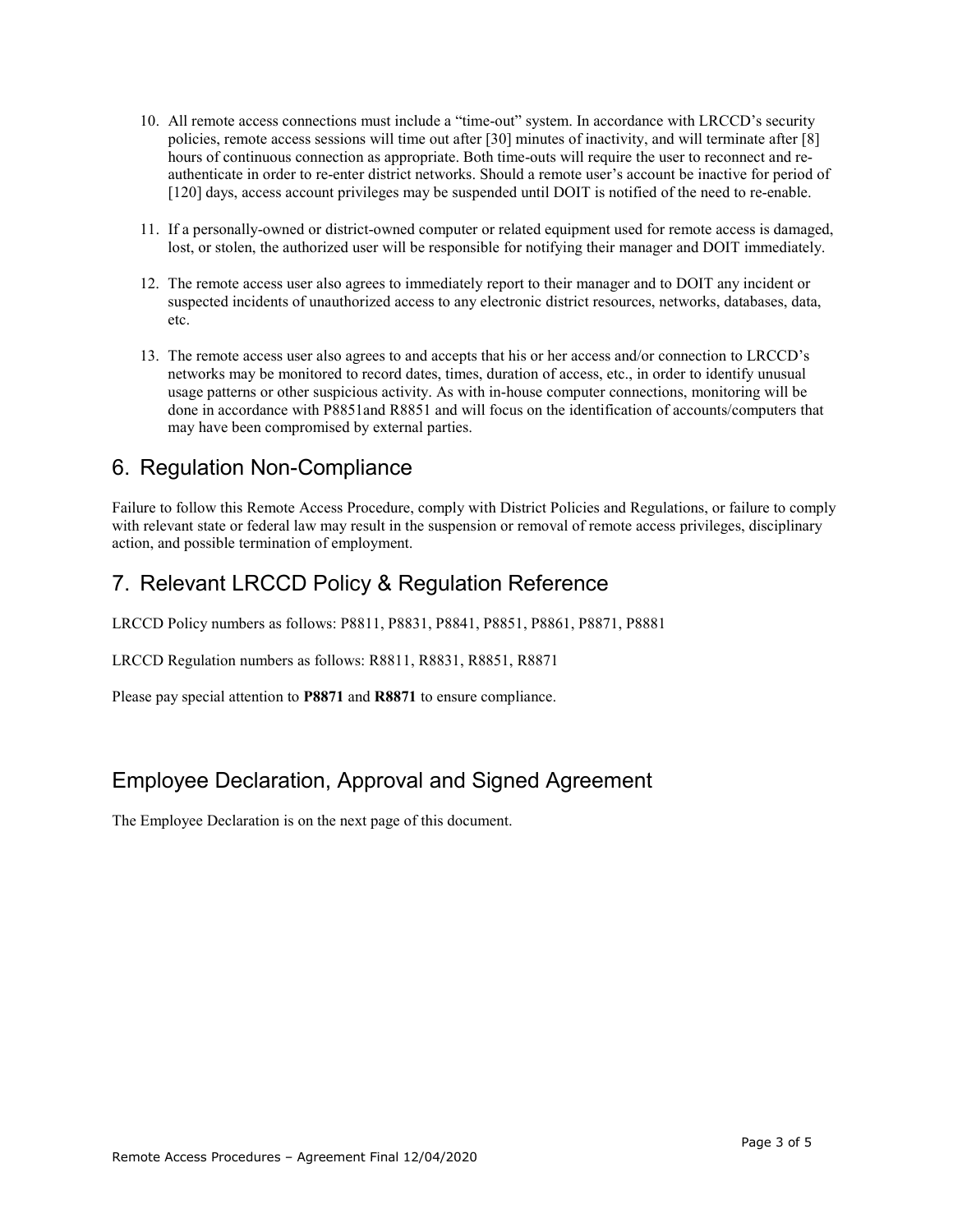# Business Requirement

Justification:

#### Employee Declaration

I, \_\_\_\_\_\_\_\_\_\_\_\_\_\_\_\_\_\_\_\_\_\_, have read and understand the above Remote Access (Print Name) Procedure and Agreement, and consent to adhere to the rules outlined therein.

\_\_\_\_\_\_\_\_\_\_\_\_\_\_\_\_\_\_\_\_\_\_\_\_\_\_\_\_\_\_\_\_\_\_\_\_\_\_ \_\_\_\_\_\_\_\_\_\_\_\_\_\_\_\_\_\_\_\_\_\_\_\_\_\_\_\_\_\_\_\_\_\_

Employee Signature Date

Date

Date

Date

\_\_\_\_\_\_\_\_\_\_\_\_\_\_\_\_\_\_\_\_\_\_\_\_\_\_\_\_\_\_\_\_\_\_

\_\_\_\_\_\_\_\_\_\_\_\_\_\_\_\_\_\_\_\_\_\_\_\_\_\_\_\_\_\_\_\_\_\_

\_\_\_\_\_\_\_\_\_\_\_\_\_\_\_\_\_\_\_\_\_\_\_\_\_\_\_\_\_\_\_\_\_\_

\_\_\_\_\_\_\_\_\_\_\_\_\_\_\_\_\_\_\_\_\_\_\_\_\_\_\_\_\_\_\_\_\_\_

# Approval

Supervisor/Manager Signature

\_\_\_\_\_\_\_\_\_\_\_\_\_\_\_\_\_\_\_\_\_\_\_\_\_\_\_\_\_\_\_\_\_\_\_\_\_\_

\_\_\_\_\_\_\_\_\_\_\_\_\_\_\_\_\_\_\_\_\_\_\_\_\_\_\_\_\_\_\_\_\_\_\_\_\_\_ Vice President of Administration

 $\overline{\phantom{a}}$  , and the set of the set of the set of the set of the set of the set of the set of the set of the set of the set of the set of the set of the set of the set of the set of the set of the set of the set of the s ISO Signature

#### Remote Access Connection Granted

 $\mathcal{L}_\text{max}$  and  $\mathcal{L}_\text{max}$  and  $\mathcal{L}_\text{max}$  and  $\mathcal{L}_\text{max}$ Network Security Administrator

Date

Remote Access Procedures – Agreement Final 12/04/2020